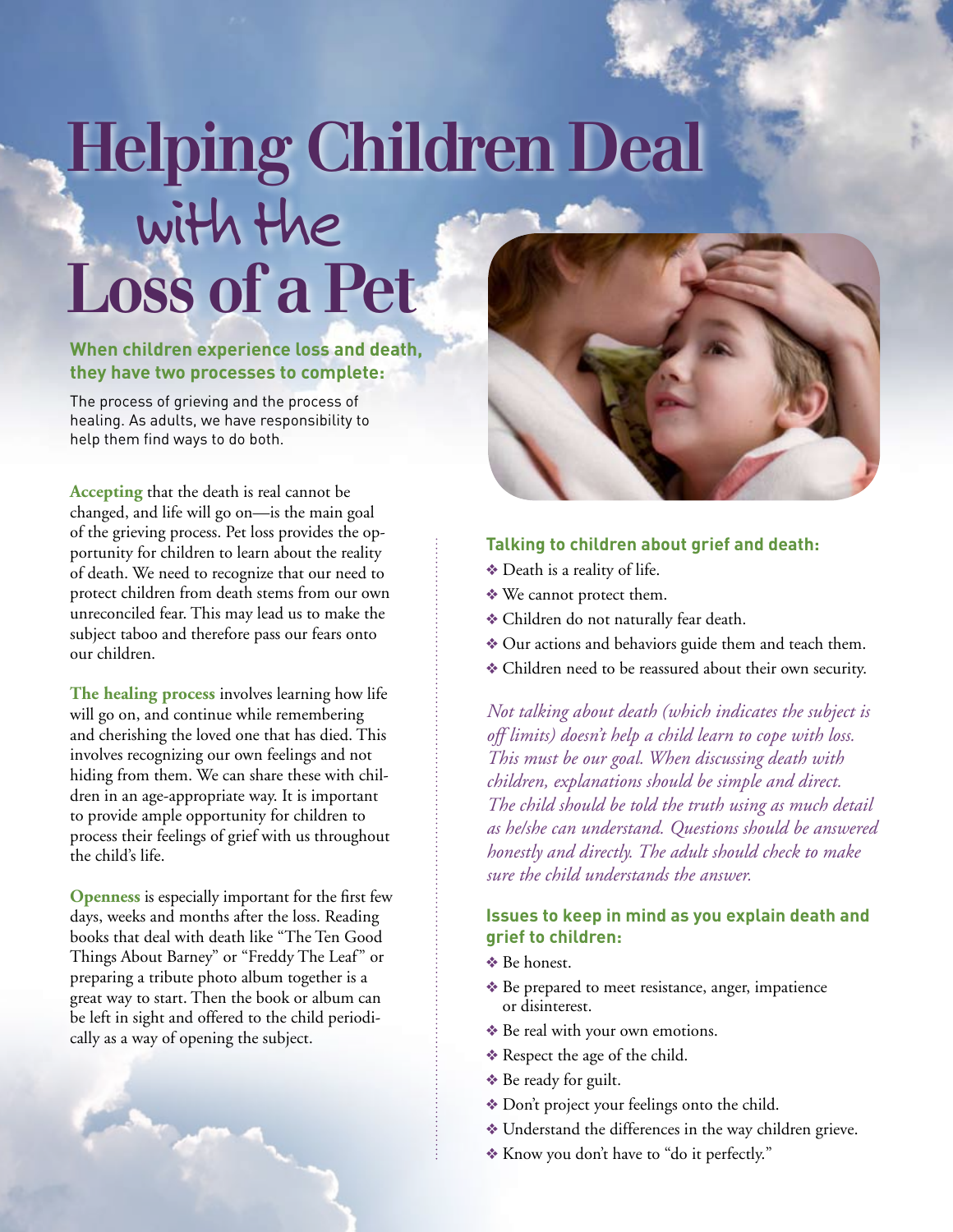### **HONESTY**

*A discussion about death should include proper words such as "cancer," "died," and "death." Substitute words or phrases (passed away, put to sleep, he is sleeping, we lost him) should never be used as they can cause confusion and misunderstandings.* 

#### **Should children be present at euthanasia?**

This is similar to the euthanasia question…only the parent knows the child well enough to answer this question. Children vary in their sensitivity, their resiliency and in their attachment to their pet. All of these factors should be considered when a parent makes this decision. The euthanasia will be an emotional experience and may be too intense for many children. If this is the case, having the opportunity to say goodbye before and after euthanasia might be the wisest approach. An honest, thoughtful explanation should still be given to a child who does not attend the euthanasia.

#### **There are differences in the ways children versus adults mourn:**

- ❖ Children do not experience continual and intense emotional and behavioral grief reactions. They may show grief only occasionally and briefly.
- ❖ In reality, a child's grief lasts longer because it must be re-experienced, understood, and reintegrated at each new developmental life phase.
- ❖ This is due to the fact that a child's ability to experience intense emotions is limited because of their limited frame of reference.
- ❖ Children's minds protect them from what is too powerful to handle.
- ❖ Their grieving periods are shortened because they have a built-in ability to process only as much as they can handle. This puts the responsibility on us to provide openings for them to discuss feelings periodically.
- ❖ Feelings may show up in behaviors.

#### **Memorial Services:**

When death occurs, children can and should be included in the planning and participation of memorial ceremonies. These events help children say goodbye and give them the opportunity to understand the passage of death in a concrete way. Like adults, children benefit from the sense of closure such a ritual provides.

They should never be forced to participate in any ritual or event, but should be encouraged to participate in those things they feel comfortable with. Often times, resistance stems from fear of the unknown. This may require helping them process fears or concerns prior to attending the service. Open-ended questions give them permission to share their perceptions without apprehension. This also helps them understand discussions about death and open exploration of ALL feelings are normal and not taboo. They should have a complete explanation in advance of what they will see, so there are no surprises. Go over each step with them so they can prepare for it.